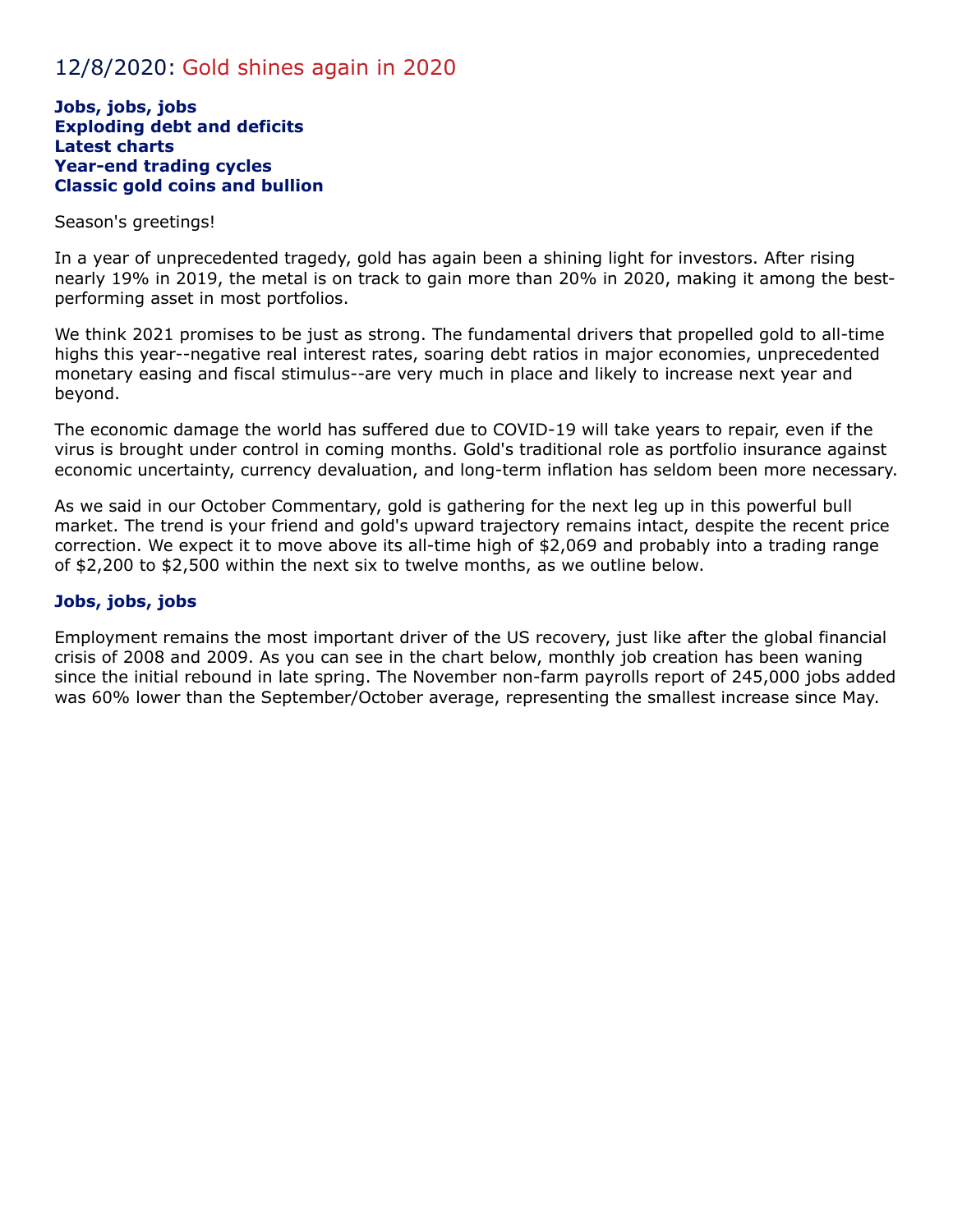

Through November, the US economy suffered a net loss of over 9 million jobs this year, which is 17% more than during the global financial crisis. It took more than four years, until the summer of 2014, for those jobs to come back. It will probably require a similar period, until 2024 or 2025, to regain the losses from this crisis.

Of course, job recovery will have no real chance until COVID-19 is brought under control. The recent developments in vaccines are extremely promising but distribution will take time. The next few months are going to be grim, based on the current rates of infection and hospitalization. It is therefore reasonable to assume that any significant recovery in the labor market--and hence in the economy as a whole--is unlikely until summer at the earliest.

In the meantime, global economies will subsist on monetary easing and fiscal stimulus, which means exploding debts and deficits at home and abroad. And that's good for gold.

# **Exploding debt and deficits**

The US budget deficit hit an all-time high \$3.1 trillion in 2020, double the previous record set during the financial crisis in 2008. Driven by \$3.5 trillion in COVID stimulus, this gap represents more than 15% of total GDP, the sum of all goods and services produced by the county. This is the highest level since 1945, when the US was borrowing heavily for World War II.

Another coronavirus relief package of just under \$1 trillion is being negotiated now, and it will probably not be the last. So, the deficit in 2021 will likely be close to 2020, perhaps more. If so, it would push our total national debt well over \$30 trillion.

If these numbers hold, we will have added \$6 trillion to our national debt over the span of two years. It took 212 years, from 1792 to 2004, for the debt to reach the first \$6 trillion. Now the government is poised to add another \$6 trillion in just 24 months.

With interest rates near zero, payments on this enormous debt are manageable relative to size of the US economy. The Achilles heel, however, is that around 60% is funded with Treasury notes of shorter duration, 2 to 10 years, which are sensitive to interest rates. If we move into a more inflationary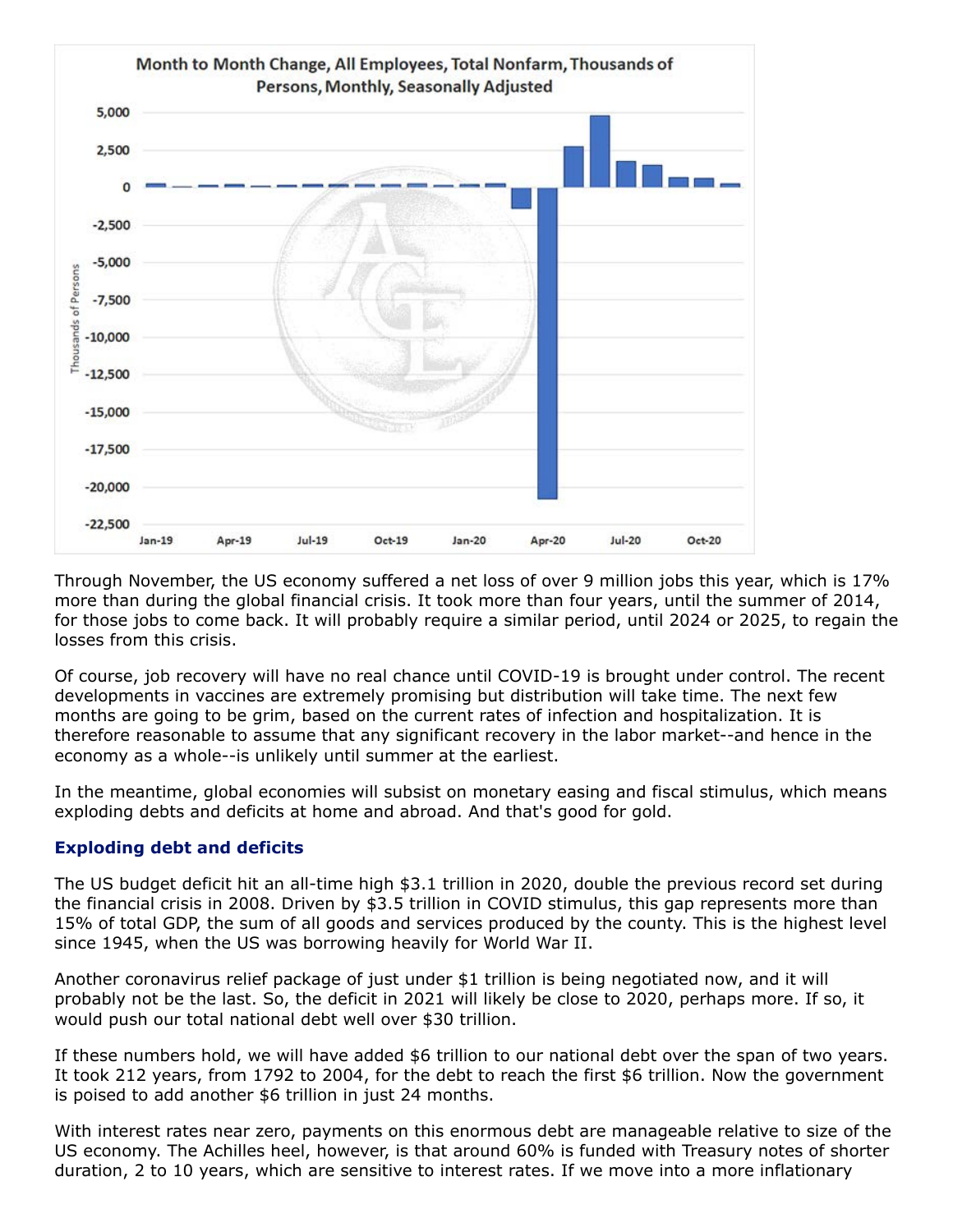environment, these notes will roll over at higher rates of interest that dramatically increase the cost of servicing the debt.

Reducing the burden of our exorbitant debt is a good reason for the Federal Reserve to hold interest rates lower for longer. Low or negative real rates are good for gold because they remove the opportunity cost for holding the metal instead of bonds as a safe-haven asset. And low yields also limit the bond market's ability to act as a hedge against corrections in the equities market, making gold relatively more attractive as a portfolio counterbalance.

Naturally, the world is watching the US debt and deficits closely. As of September, over \$7 trillion in US Treasuries were held by foreign countries, with Japan and China leading the way. If we lose the trust of these creditors and they sell Treasuries to buy the sovereign debt of other nations, the dollar will weaken, perhaps dramatically, against the currencies of those nations. Again, good for gold. A weaker dollar makes the metal less expensive in other currencies, bidding up demand in the global market.

## **Latest charts**

## **US Dollar Index**

The dollar is currently trading at the lowest level in 30 months, down around 6% this year, under pressure from the pandemic. With the US falling behind other developed nations in containing the spread, the economic fallout--along with the ensuing monetary easing, stimulus spending, and budget deficits--has taken their toll on the buck, and this downtrend is likely to continue in 2021.



As you can see in the chart, the dollar fell to a cyclical low of 88.50 in early 2018, when economic expansion in the US was trailing Europe and Asia. In 2019 and early 2020, as US growth accelerated, the dollar rebounded. Then came COVID in March, lockdowns, and volatility through the spring.

Now, after rebounding sharply over the summer, our economy has weakened once again relative to our peers, and this weakness is reflected in the dollar once more.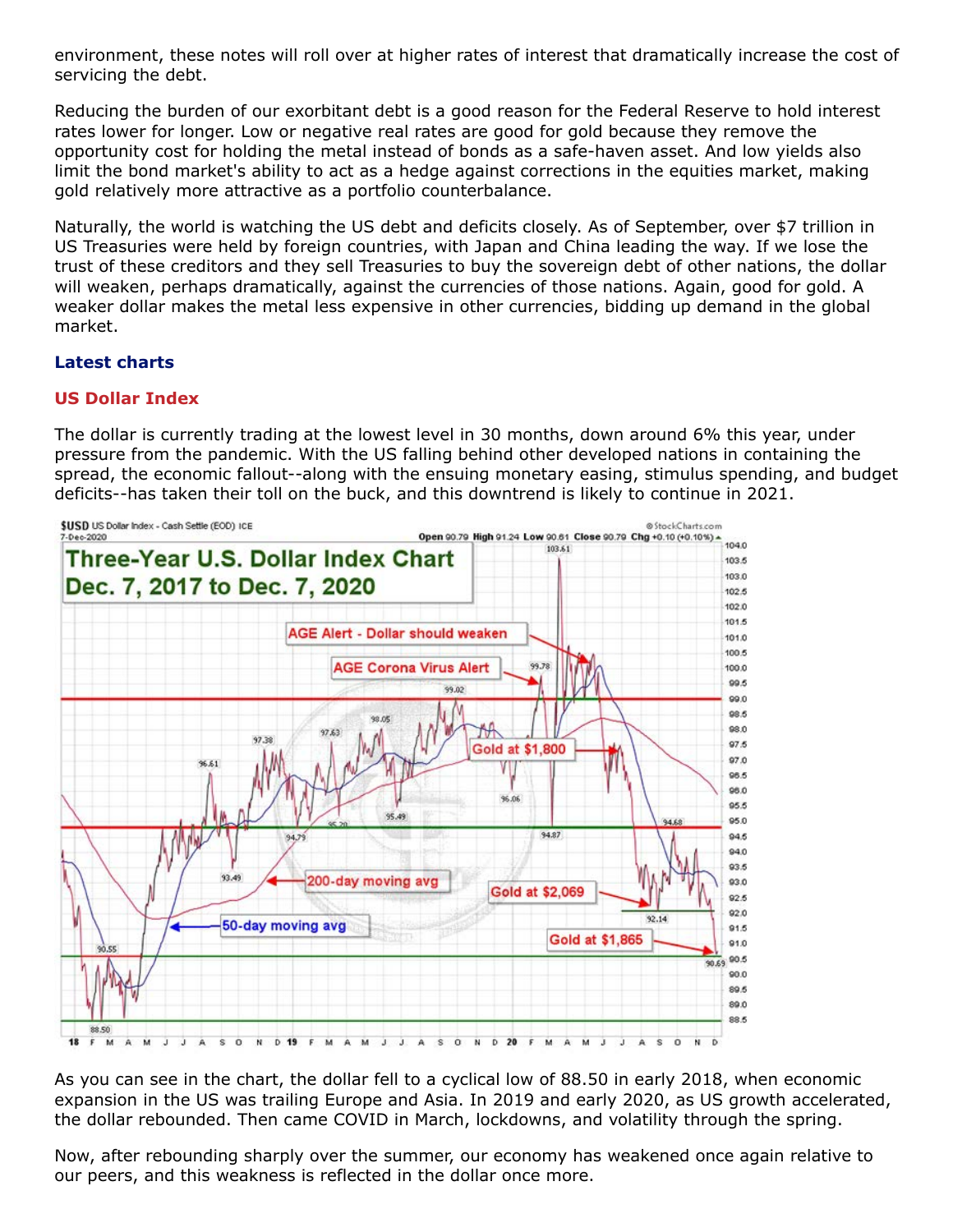The inverse relationship of the dollar to gold has largely tracked these fluctuations. In early July, when the dollar index was at 96.50, gold was at \$1,800 per ounce. Gold's subsequent surge to its all-time high of \$2,069 in August was enabled by the dollar's retreat from 96.50 to a cyclical low 92.14. The buck's subsequent rebound to the short-term high of 94.68 in late September was the catalyst for gold breaking support at \$1,925 and correcting down to \$1,866.

The dollar and gold both remained range-bound from early October until late November, when the dollar broke support at 92.14 and tumbled all the way to the next support level of 90.50.

We do not see how the dollar can enjoy meaningful support until the pandemic is contained, which could be many months from now. Indeed, the dollar could easily fall further over the next few months, perhaps to the lowest support level on this chart at 88.50, if Europe and Asia control the virus and rebound more quickly than we do, lifting their currencies at the dollar's expense.

#### **Gold**

Gold remained in a relatively normal corrective phase into early November, when price volatility abruptly increased right after the presidential election. In the first couple of sessions, gold surged from \$1,900 to the short-term high of \$1,966, mainly on the expectation that an incoming Biden administration would push for a much bigger stimulus package. Additional stimulus is considered bullish for gold in its traditional role as a hedge against inflation and currency devaluation.

But almost immediately thereafter, Pfizer/BioNTech announced a COVID-19 vaccine that was 90% effective in Phase 3 trials, knocking gold \$100 lower as risk appetite skyrocketed on hopes for an end to the pandemic. But even with this whipsaw price movement up and down, gold remained primarily within the blue trend lines for the next two weeks, as you can see below.



Thanksgiving week brought more volatility. On the Friday after the holiday, when trading volumes are notoriously thin, gold was bullied down to short-term low of \$1,780 as trading algorithms triggered stop-loss orders.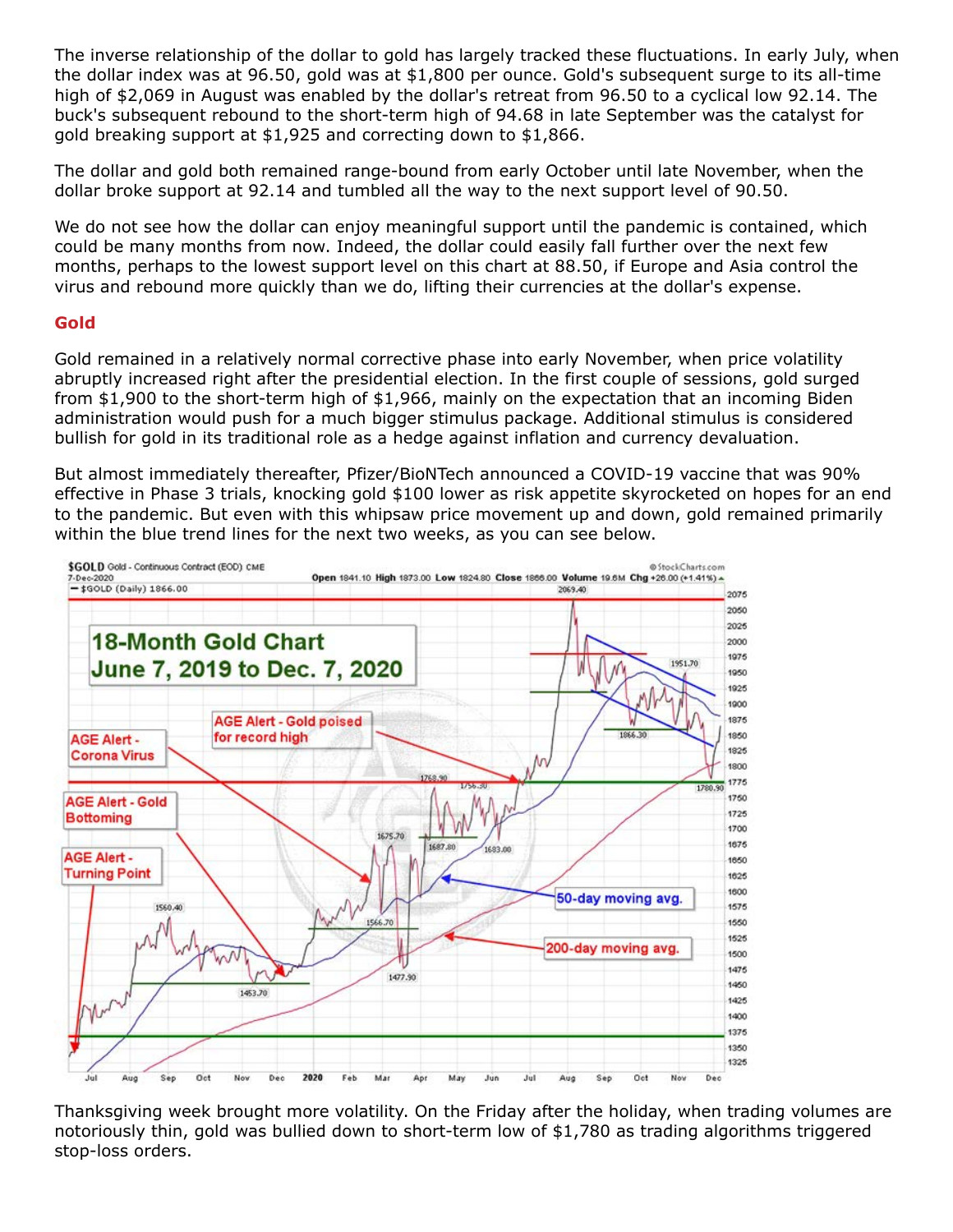This technical sell-off was quickly bought back up on the following Monday. Then the rebound accelerated days later, driving gold above \$1,860, as a new fiscal stimulus package of around \$900 billion found bi-partisan support in Congress.

Given the dollar's new cyclical low and the fundamentals outlined above, gold really should be \$1,950 or higher right now, rather than \$1,860 or lower. And if the metal's recent history of year-end trading cycles is any guide, it soon will be.

#### **Year-end trading cycles**

For the past five years, gold has traded at a short-term cyclical low at or near the end of the year, only to move sharply higher at onset of the New Year. Why? In part, it has to do with how hedge funds and other large speculators square their year-end books.

Because gold has been in an uptrend since 2016, the market is rife with big money managers trading futures contracts. Many traders take long positions, buying futures contracts early in the year, which they then sell late in the year to lock-in annual profits before closing their books. These liquidations tend to depress the price.

In addition, lower trading volumes during the late-year holidays are also at play, making gold susceptible to being bullied lower by computer algorithms.

Once the New Year begins, however, the cycle reverses. New contracts are bought by traders. But more important, the festival seasons begin in China and India, the biggest gold consuming nations in the world. Gold purchases and gifts are considered auspicious during these times, driving heavy demand for physical gold in January and February. All of this contributes to gold's pattern of falling and then rising as the year turns over.

In the short-term we see support for gold at the 200-day moving average of \$1,810 and again just below that at \$1,780. Gold has recently surpassed upside resistance at \$1,850, with the next upside resistance point at the 50-day moving average of \$1,880. Resistance above \$1,880 will be found at \$1,925 and again at \$1,975. Above that is the all-time high of \$2,069.

With all these factors in mind, we expect gold to move decidedly higher in 2021, pushing above \$2,069 and probably into a range between \$2,200 and \$2,500. As we said, none of the fundamentals that drove gold to record highs in 2020--negative real interest rates, surging US debt and deficits, and weakness in the dollar--are materially different today than they were in August.

#### **Silver**

Like gold, silver has been in a corrective phase that appears to be ending. Since hitting a cyclical high this summer at \$29.26, silver retreated to short-term support at \$23. While it did fall below support on the Friday after Thanksgiving, bullied by thin trade and algorithms, it rebounded by \$1.50 on the following Monday. This sharp recovery encourages us to believe silver has strong support now at \$23.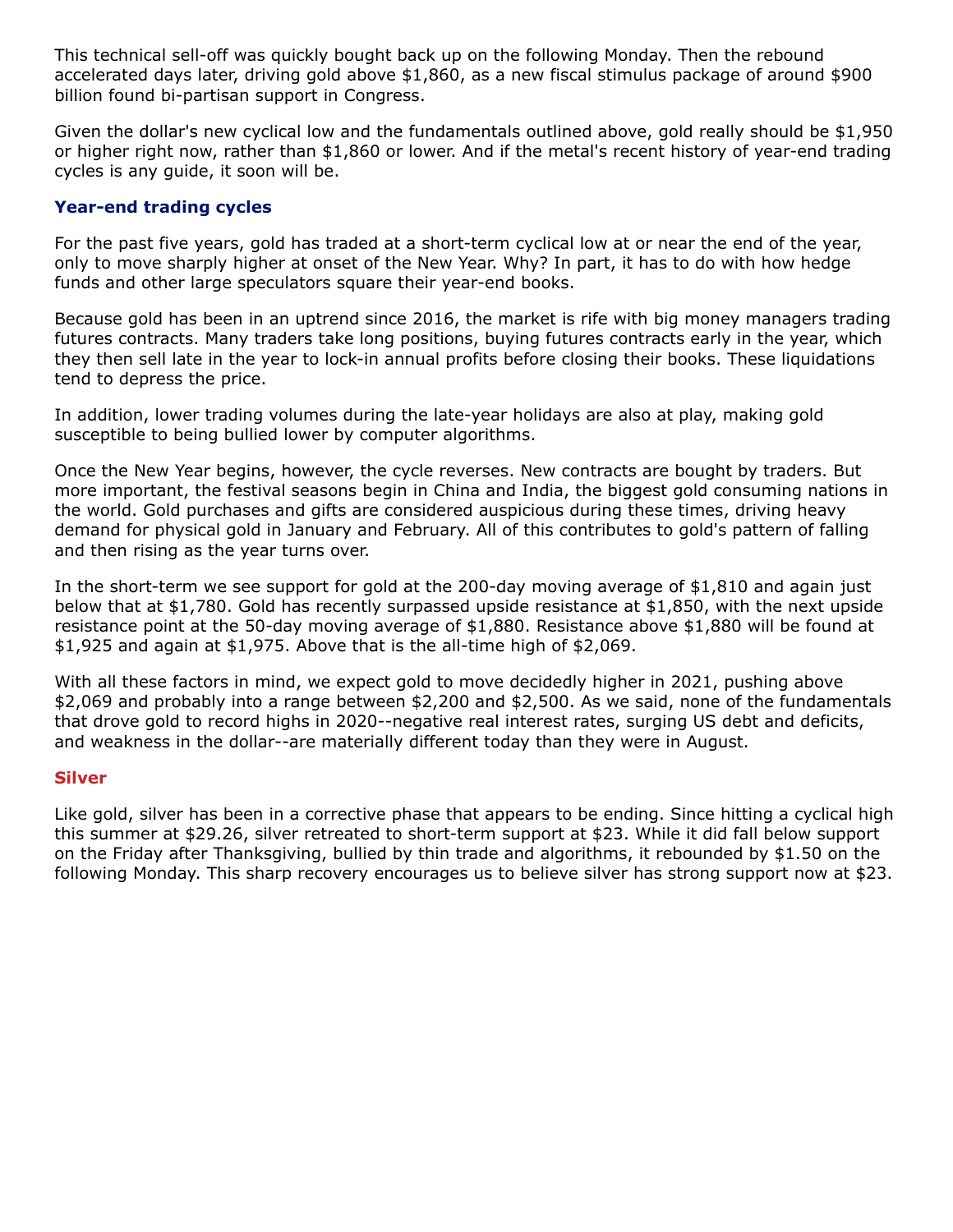

Silver is currently in a \$23 to \$25.65 trading range, as defined by the green support and red resistance lines on the chart. It is encountering short-term resistance at \$24.75 after just punching over the 50-day moving average at \$24.25, a bullish move. Above \$24.75, silver will find resistance at \$25.65 and again at \$28.65. Major support at \$23 has held since September, so we do not believe silver will drop below that level.

Silver lagged gold's run higher until this past August, when it played catch up with a vengeance. We expect to see another dramatic silver surge higher towards \$35, like the August surge towards \$30, accompanying gold's next big move, perhaps early next year. Gold will lead; silver, which has clearly shown it is "back in play" in 2020, will follow gold more responsively now.

For now, silver remains substantially undervalued relative to gold. While gold is trading near its alltime high, silver is trading at less than half of its all-time high. We highly recommend adding both gold and silver to your portfolios while the current year-end dip remains available. We would recommend a split of 60/40 or even a 70/30, with the bulk of funds going to silver.

# **Classic gold coins and bullion**

We are happy to report that premiums on modern gold and silver bullion coins and bars are back to normal levels, with adequate supplies in the national and international markets. Mints around the world are now switching production from 2020 to 2021 dates. While some interruptions in delivery may occur over the next four or five weeks because of this changeover, they should be very brief.

Premiums for [pre-1933 US gold coins](https://www.amergold.com/gold/pre-1933-u-s-gold-coins/index.php), which expanded dramatically this year because of extreme demand for physical gold, have lessened over the last several months. Supplies have returned to the marketplace as higher prices and premiums have lured fresh coins out of European vaults.

As a result, some great values are available now. While the basal value of these coins has risen with the gold price, premiums for some of our favorites have slipped back below their long-term averages